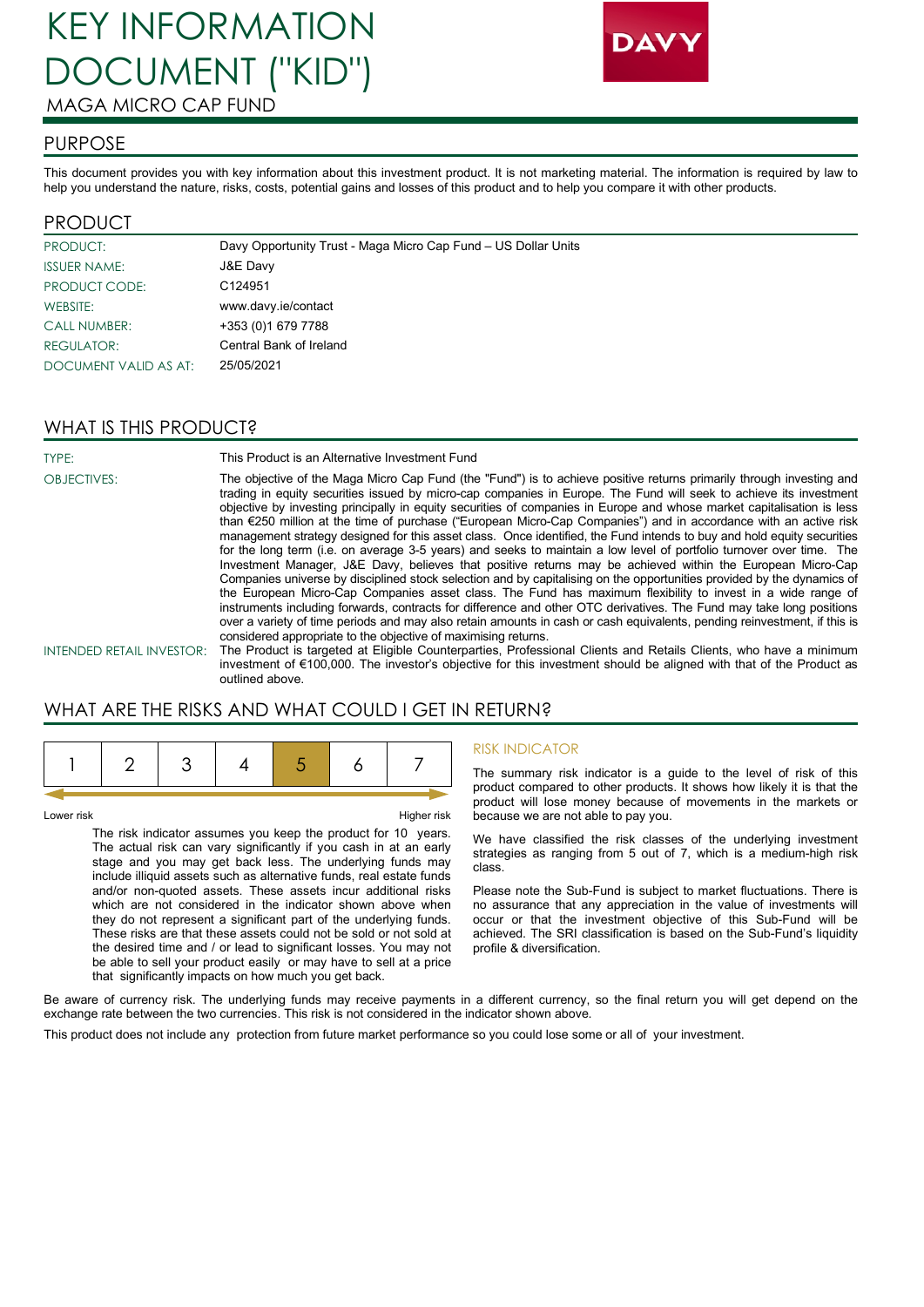#### PERFORMANCE SCENARIOS

Market developments in the future cannot be accurately predicted. The scenarios shown are only an indication of some of the possible outcomes based on recent returns. Actual returns could be lower.

#### INVESTMENT 10000 USD

| SURVIVAL SCENARIOS         |                                     | YEAR          | 5 YEARS       | 10 YEARS<br><i><b>IRECOMMENDED</b></i><br><b>HOLDING PERIOD)</b> |
|----------------------------|-------------------------------------|---------------|---------------|------------------------------------------------------------------|
| STRESS SCENARIO            | What might you get back after costs | 552.03 USD    | 4 114.78 USD  | 2730.15 USD                                                      |
|                            | Average return each year            | $-94.48%$     | $-16.27%$     | $-12.17%$                                                        |
| UNFAVOURABLE SCENARIO      | What might you get back after costs | 8 644.15 USD  | 10 050.01 USD | 14 307.9 USD                                                     |
|                            | Average return each year            | $-13.56%$     | 0.1%          | 3.65%                                                            |
| <b>MODERATE SCENARIO</b>   | What might you get back after costs | 11 575.26 USD | 18 595.41 USD | 33 631.73 USD                                                    |
|                            | Average return each year            | 15.75%        | 13.21%        | 12.9%                                                            |
| <b>FAVOURABLE SCENARIO</b> | What might you get back after costs | 14 149.05 USD | 31 407 48 USD | 72 162.38 USD                                                    |
|                            | Average return each year            | 41.49%        | 25.72%        | 21.85%                                                           |

This table shows the money you could get back over the recommended holding period, under different scenarios, assuming that you invest 10000 USD.

The scenarios shown illustrate how your investment could perform. You can compare them with the scenarios of other products.

The scenarios presented are an estimate of future performance based on evidence from the past, and are not an exact indicator. What you get will vary depending on how the market performs and how long you keep the investment.

#### WHAT HAPPENS IF J&E DAVY IS UNABLE TO PAY OUT?

You may face a financial loss should the Manufacturer or depositary, Northern Trust Fiduciary Services (Ireland) Limited, default on their obligations.. There is a compensation fund available for investors under the Investor Compensation Act, 1998 (the "Act") where the criteria for payment of compensation under the Act have been fulfilled. Further details are available from the Manufacturer.

## WHAT ARE THE COSTS?

#### COSTS OVER TIME

The Reduction in Yield (RIY) shows what impact the total costs you pay will have on the investment return you might get. The total costs take into account one-off, ongoing and incidental costs.

The amounts shown here are the cumulative costs of the product itself, for three different holding periods. They include potential early exit penalties. The figures assume you invest 10,000 USD. The figures are estimates and may change in the future.

The person selling you or advising you about this product may charge you other costs. If so, this person will provide you with information about these costs, and show you the impact that all costs will have on your investment over time.

| INVESTMENT 10000 USD            |            |              | IF YOU CASH IN AFTER 1 YEAR IF YOU CASH IN AFTER 5 YEARS IF YOU CASH IN AFTER 10 YEARS |
|---------------------------------|------------|--------------|----------------------------------------------------------------------------------------|
| Total costs                     | 397.61 USD | 3 420.79 USD | 13 511.85 USD                                                                          |
| Impact on return (RIY) per year | 3.98 %     | 3.89 %       | 3.88 %                                                                                 |

#### COMPOSITION OF COSTS

The table below shows:

The impact each year of the different types of costs on the investment return you might get at the end of the recommended holding period.

\* What the different cost categories mean.